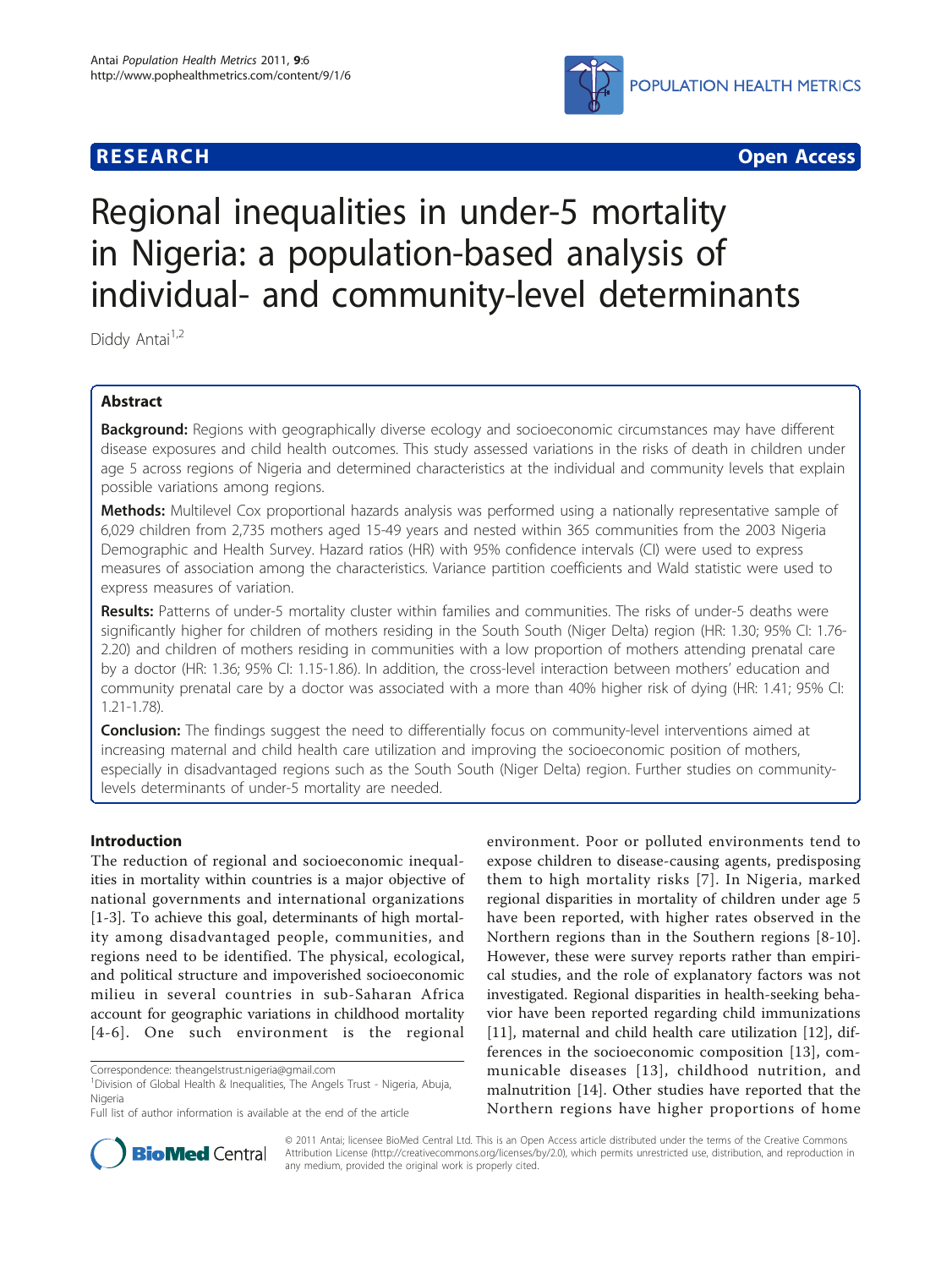delivery and complications during childbirth [[15\]](#page-8-0), younger age of first marriage, younger age at birth of first child, and lower knowledge and use of contraception compared to the Southern regions [[16](#page-8-0)].

Regional disparities in these parameters are associated with factors at the community level that distinguish these regions from each other. The availability of services and social amenities in communities, or the lack thereof, may positively or negatively influence the health of the residents of communities. Some of these factors include differences in community-level development, population density, prevalence of poverty, and availability of maternal and child health care services. These are often interrelated aspects of the regional environment that are important for child health and well-being, and may also be relevant in exacerbating or mitigating inequities in resources and population health outcomes across regions [\[7](#page-8-0)]. Regions may either exert more independence and autonomy within nations (in which case they become even more salient for child health), or may exhibit greater centralization (in which case regional factors may not be as significant) [[7\]](#page-8-0). A classic example of attempts to attain the former is the South South (Niger Delta) region in Nigeria [[17\]](#page-8-0). This study contributes to a better understanding of how regional disparities in social services and health-seeking behavior influence inequalities in child survival. The aims of this study are two-fold: 1) to determine whether there is significant variation in the risks of under-5 deaths across regions of Nigeria; and 2) to determine the individual- and community-level factors that explain disparities in the risks of under-5 deaths among regions.

#### Data and Methods

Cross-sectional data from the 2003 Nigeria Demographic and Health Survey (DHS) were used in this study. This is a nationally representative sample collected by face-to-face interviews from 3,725 women aged 15 to 49 years with a stratified two-stage cluster sampling procedure. An extensive report of the survey can be found elsewhere [[18\]](#page-8-0). Birth history data, such as month and year of birth, survivorship status, and current age or age at death if the child had died were collected for each birth. This sample contained a total of 6,029 live-born children, limited to births in the last five years before the survey to ensure that the household variables investigated provided a close enough or accurate picture of the current living conditions of the children within period they were exposed to increased risks of death.

#### Ethical considerations

This study is based on analysis of secondary DHS data with all respondent identifiers removed. The survey was Federal Ministry of Health of Nigeria and the Ethics Committee of the Opinion Research Corporation Macro International, Inc. (ORC Macro Inc., Calverton, MD, USA).

# **Measurements**

### Outcome variable

The outcome variable was the risk of under-5 death (0-59 months), defined as a child dying between birth and the 5th birthday. Under-5 mortality was estimated for the five years preceding the survey. All children between 0 and 59 months of age were included in the estimation and exposure time, and cases were observed during this time frame, with all living children 59 months or younger being considered as exposures, contributing person-time, and all deaths among children 59 months or younger regarded as cases. Children born during the time frame (at birth) or before the time frame (at any age until 59 months) could enter this time frame. Children who stayed alive after 59 months of age within this time frame were removed from the sample after 59 months of age.

# Exposure variables

Region of residence of the mother was the main exposure variable, categorized as five sets of dummy variables: a) North Central, b) North East, c) North West, d) South East, and e) South South. The regions were comprised of the following states: North Central region (Benue, Kogi, Kwara, Nasarawa, Niger, Plateau states, and Federal Capital Territory, Abuja); North East region (Adamawa, Bauchi, Borno, Gombe, Taraba, and Yobe states); North West region (Jigawa, Kaduna, Kano, Katsina, Kebbi, Sokoto, and Zamfara states); South East region (Abia, Anambra, Ebonyi, Enugu, and Imo states); South South region (Akwa Ibom, Bayelsa, Cross River, Delta, Edo, and Rivers states); and South West region (Ekiti, Lagos, Ogun, Ondo, Osun, and Oyo states).

Explanatory factors: Eight additional individual-level factors of interest were examined:  $i$ ) birth order, consisting of two dummy variables: *a*) first births and *b*)  $5<sup>th</sup>$  or higher birth order;  $ii$ ) sex of the child, female; iii) mother's age, consisting of two dummy variables: a) 15-23 years and  $b$ ) 34 years or older;  $iv$ ) mother's age at birth of first child, 18 years or younger;  $\nu$ ) marital status, consisting of two dummy variables:  $a$ ) single and b) divorced; *vi*) religious affiliation, made up of two dummy variables:  $a)$  Muslim and  $b)$ traditional; vii) mother's education, consisting of two dummy variables:  $a$ ) no education and  $b$ ) primary education; and viii) wealth index, consisting of two dummy variables: *a*) poorer wealth quintile and  $b$ ) richer wealth quintile. Wealth index was applied in this analysis as a composite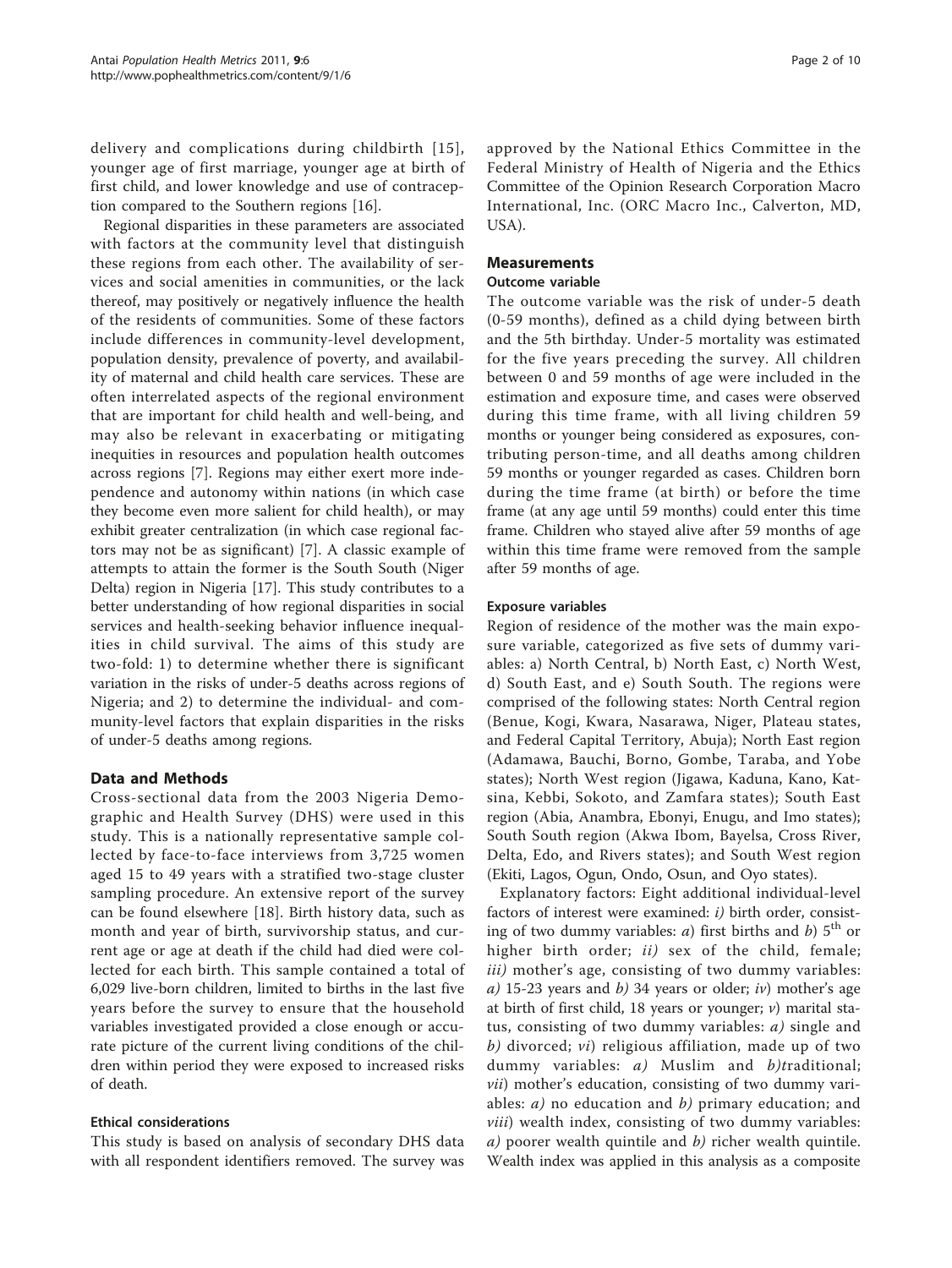index and an indicator of the socioeconomic status of households because the DHS does not generally collect information on household income or wealth. It is consistent with expenditure and income measures in low- and middle-income countries. It assigns weights or factor scores generated by principal component analysis to information on household assets collected from censuses and surveys. These indicators include those relating to household ownership of durable assets and household environmental conditions. Principal components analysis allows each asset owned to be given a score, and the factor loading scores are used to create linear composites of each household socioeconomic status variable. The scores are then summed and divided into quintiles (poor, middle, and rich) to represent different levels of wealth.

Cross-level interactions between individual- and community-level measures of socioeconomic position provide the opportunity to explore whether communitylevel effects are different for children of mothers in low socioeconomic position. Interaction effects were assessed as a) cross-level interaction between mother's age at birth of first child and community prenatal care by doctor; and b) cross-level interaction between mother's education and community prenatal care by doctor.

Three community-level factors were assessed: i) level of mother's education in the community, defined as the percentage of mothers with secondary or higher education in the primary sampling unit (PSU), consisting of two subsets of dummy variables:  $a$ ) low and  $b$ ) high. This variable was selected because higher levels of maternal education are associated with better child health outcomes like childhood mortality and child immunization rates [[19](#page-8-0),[20](#page-8-0)]. Thus, the proportion of mothers with secondary or higher education is a predictor of child survival.

The second community-level factor assessed was: ii) community hospital delivery, defined as the percentage of mothers who delivered their children in the hospital in the PSU, consisting of two subsets of dummy variables:  $a$ ) low and  $b$ ) high. And the third communitylevel factor assessed was: iii) community prenatal care by doctor, defined as the percentage of mothers who had prenatal care provided by a doctor, consisting of the dummy variable low. Prenatal care directly increases the chances that mothers would access subsequent health care services for their children, such as delivery in a health institution as well as mother and child immunization [[21](#page-8-0),[22\]](#page-8-0). Hospital delivery is also one of the most important preventive measures against poor maternal and child health outcomes and an important determinant of full immunization [[23,24\]](#page-8-0). Hence, the proportion of mothers that received prenatal care and the

proportion that delivered in a hospital setting are both salient predictors of child survival.

The contextual variables were at the level of the PSU  $(n = 365)$ . Primary sampling units are small, administratively defined areas designed to be fairly homogeneous units in relation to population-level socio-demographic characteristics, economic status, and living conditions. They are used as proxies for "neighborhoods" or "communities" [\[25](#page-8-0)[,26](#page-9-0)] and contain one or more enumeration areas, which are the smallest geographic units for which census data are available in Nigeria. Each cluster consisted of a minimum of 50 households, with a contiguous enumeration area added when a cluster had fewer than 50 households [[18](#page-8-0)].

#### Statistical analysis

The distribution of the individual- and community-level characteristics in the sample was assessed separately by region of residence in order to assess the unadjusted effect of these characteristics on region of residence. Data were analyzed using Multilevel Cox proportional hazards analysis [\[27](#page-9-0)], which models censored time-untilevent data as a dependent variable where one can assume that the covariates have a multiplying effect on hazard rates and warrants recoding characteristics in dummy variables. The associations among under-5 mortality and individual- and community-level characteristics were assessed separately (in order to show how regional variation is built up from variation on various levels) as well as successively. Measures of association (fixed effects) are expressed as hazard ratios (HR), 95% confidence intervals (95% CIs) and p-value. Measures of variation (random effects) are expressed as intraclass correlation (ICC), which is a measure of the relatedness of clustered data. Generalized linear and latent mixed models (gllamm) were used to perform the three-level multilevel analysis using Stata version 10.0 [\[28](#page-9-0)].

Four models were fitted in the analysis containing individual- and community-level characteristics. Model 0 (empty model) contained no explanatory variable since its role was to decompose the total variance into its individual- and community-level components, and to identify a possible contextual phenomenon that can be quantified by clustering of under-5 mortality within neighborhoods [\[29\]](#page-9-0). Model 1 contained region of residence as the only explanatory variable to assess the gross effects of region of residence before netting out the effects of other variables, and Model 2 added sex of the child and birth order. Model 3 included the motherlevel variables (mother's age, mother's age at birth of first child, marital status, religious affiliation, mother's education, wealth index, and cross-level interactions between community prenatal care by doctor and mother's age at birth of first child as well as mother's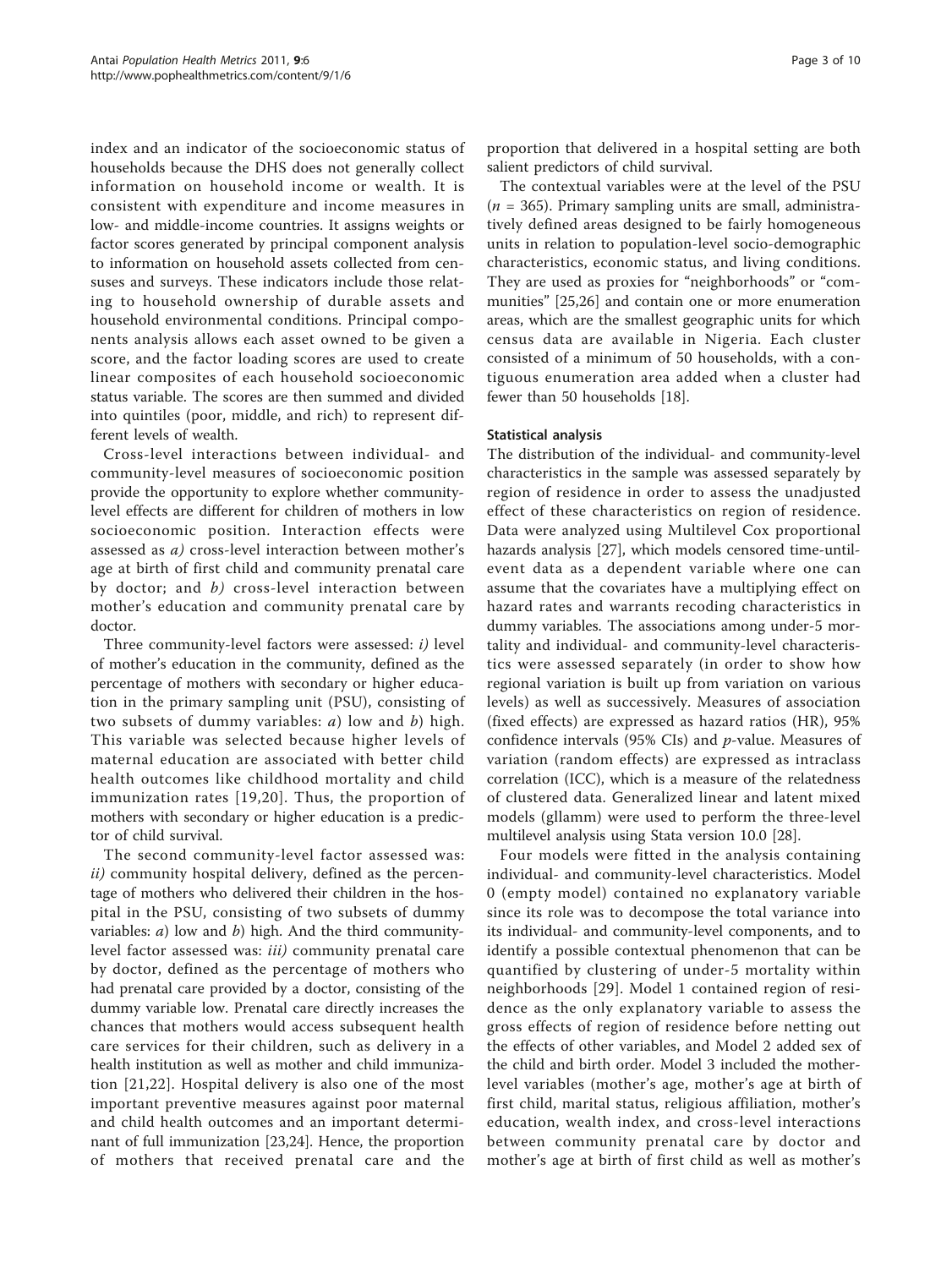education). Finally, Model 4 added community-level variables (community mother's education, community hospital delivery, and community prenatal care by a doctor). The simultaneous inclusion of both individualand neighborhood-level predictors in the multilevel Cox regression model permits:  $i$ ) the examination of neighborhood or area effects after individual-level confounders have been controlled for; ii) the examination of individual-level characteristics as modifiers of the area effect (and vice versa); and *iii*) the simultaneous examination of within- and between neighborhood variability in outcomes, and of the extent to which between-neighborhood variation is explained by individual- and neighborhood-level characteristics [\[30,31](#page-9-0)].

#### Results

# Characteristics of children and women by region of residence

Examination of individual-level characteristics across regions of residence showed that children in the Northern regions constituted most of the study sample. Mothers who were Christians and had secondary or higher education were most likely from the Southern regions, while mothers from the Northern regions were mostly Muslims, in the middle and poor wealth quintiles, and were 18 years or younger at the birth of their first child (Table [1\)](#page-4-0). The assessment of community-level characteristics across regions of residence in the study sample indicated that children in the Northern regions constituted most of the study sample. Most of the mothers in the North East and North West regions lived in communities with a low proportion of mothers who attended prenatal care by a doctor, while most of the mothers in the North Central and North East regions lived in communities at the median community level in regard to the proportion of mothers who had hospital delivery, as well as the proportion of mothers with secondary or higher education. In contrast, most of the mothers in the Southern regions lived in communities with a high proportion of mothers who attended prenatal care by a doctor, and within the South East and South West regions, in communities with a high proportion of mothers who had hospital deliveries. Mothers in the North Central and North East regions who lived in communities with the proportion of secondary or higher education at the median level for the community made up most in the sample (Table [2\)](#page-4-0).

#### Risk factors of under-5 mortality

The risk factors for under-5 five mortality by region of residence were controlled separately for individual-level factors, and findings showed that the risks of under-5 deaths were almost twofold higher for children of mothers residing in the North East (HR: 1.72; 95% CI:

1.14 - 2.59); North West (HR: 1.71; 95% CI: 1.13 - 2.57); and South South (HR: 1.91; 95% CI: 1.21 - 3.02) regions compared with children of mothers in the South West region. The risks of dying were higher for children of  $\geq$ 5 birth order (HR: 1.58; 95% CI: 1.23 - 2.02); children of mothers with no education (HR: 1.63; 95% CI: 1.21 - 2.19) or primary education (HR: 1.60; 95% CI: 1.21 - 2.13); and in the poor wealth quintile (HR: 1.28; 95% CI: 1.02 - 1.59). In contrast, the risks of dying were lower for children of mothers in the middle wealth quintile (HR: 0.70; 95% CI: 0.54 - 0.92) (Table [3](#page-5-0)).

The risk factors for under-5 mortality by region of residence also were controlled separately for community-level factors. Children of mothers resident in the South South region had a 15% higher risk of under-5 death (HR: 1.15; 95% CI: 1.06 - 1.90) compared to children of mothers in the South West region. In addition, the risks of dying were higher for children resident in communities with a low proportion of mothers who attended prenatal care by a doctor (HR: 1.68; 95% CI: 1.46 - 1.98) and who had hospital delivery (HR: 1.34; 95% CI: 1.04 - 1.72), while the risks of dying were lower for children resident in communities with a high proportion of hospital delivery (HR: 0.66; 95% CI: 0.44 - 0.98) (Table [4](#page-5-0)).

The risk factors for under-5 mortality by region of residence were also controlled simultaneously for individualand community-level factors. Region of residence was included as the only explanatory variable in Model 1 to assess the independent influence of region of residence on the risks of under-5 deaths, and was significantly associated with the risks of under-5 deaths, with about twofold higher risks for children of mothers resident in the North East (HR: 2.41; 95% CI: 1.63 - 3.57), North West (HR: 2.28; 95% CI: 1.56 - 3.34), and South South (HR: 1.85; 95% CI: 1.17 - 2.91) compared with children of mothers resident in the South West region. The risks of under-5 deaths were attenuated with the inclusion of child, mother, and community characteristics; in the final model (Model 4), children of mothers resident in the South South region had 30% higher risks of dying (HR: 1.30; 95% CI: 1.76 - 2.20) compared with children of mothers resident in the South West region (Table [5](#page-6-0)).

Furthermore, children of  $\geq$  5 birth order and of divorced mothers had 24% (HR: 1.24; 95% CI 1.24 - 2.17) and 76% (HR: 1.76; 95% CI 1.09 - 2.84) higher risks of under-5 deaths compared with children of  $2<sup>nd</sup>$ - $4<sup>th</sup>$  birth order and married mothers, respectively. The risks were more than twofold higher for children of mothers with no education (HR: 2.17; 95% CI 1.44 - 3.26), and almost twofold higher for children of mothers with primary education (HR: 1.90; 95% CI 1.32 - 2.75) compared with children of mothers with secondary or higher education. The cross-level interaction between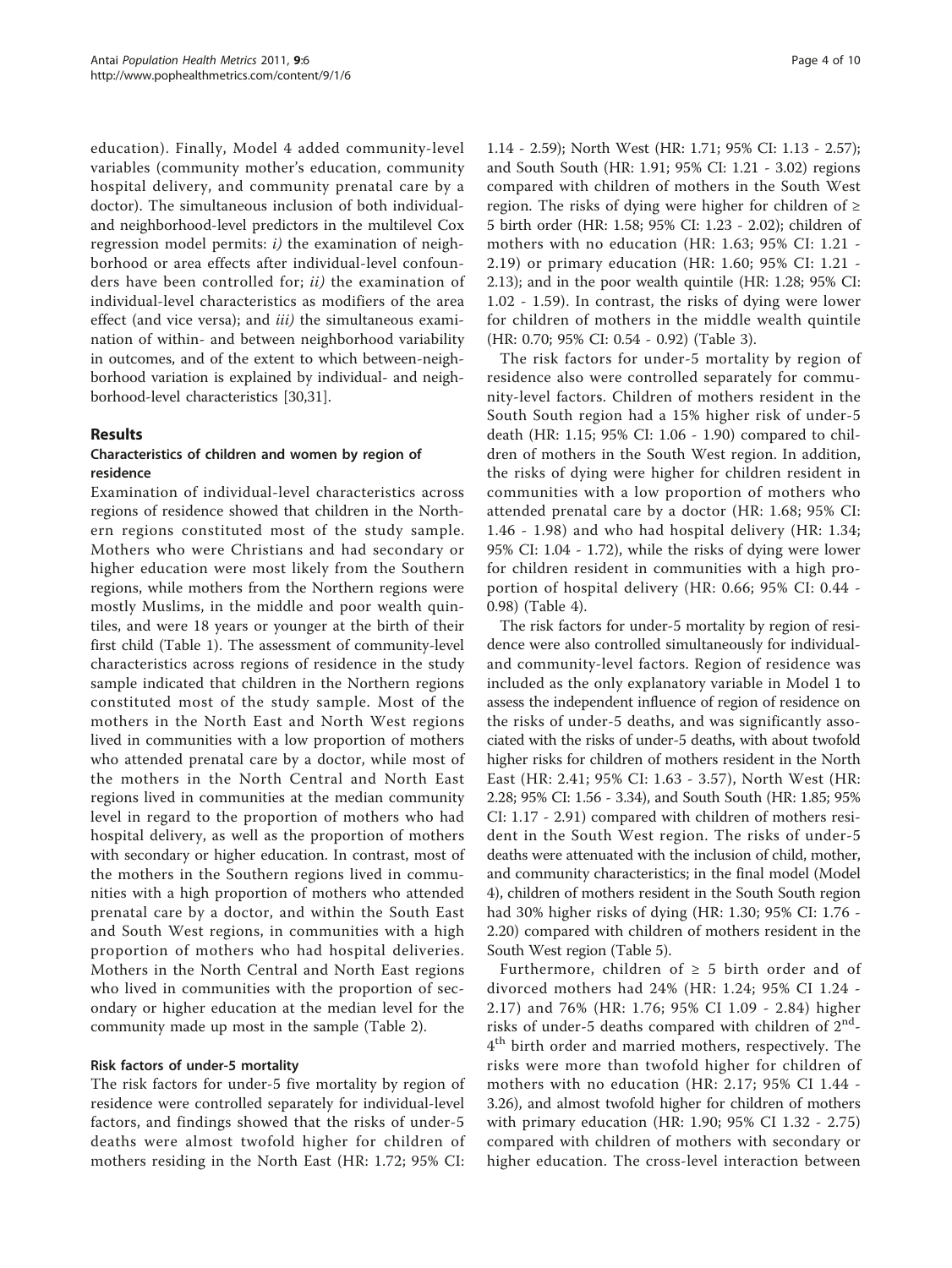| Characteristics                      | Region of residence          |                    |                           |                    |                     |                    |            |
|--------------------------------------|------------------------------|--------------------|---------------------------|--------------------|---------------------|--------------------|------------|
|                                      | <b>North Central</b><br>N(%) | North East<br>N(%) | <b>North West</b><br>N(%) | South East<br>N(%) | South South<br>N(%) | South West<br>N(%) | N (%)      |
| Region of residence                  | 1,015(17)                    | 1,487 (25)         | 1,821 (30)                | 524 (9)            | 560 (9)             | 622 (10)           | 6029 (100) |
| Birth order                          |                              |                    |                           |                    |                     |                    | ***        |
| First birth                          | 210(21)                      | 240 (16)           | 349 (19)                  | 99 (19)            | 136 (24)            | 166(27)            | 1,200 (20) |
| 2 - 4 birth order                    | 473 (46)                     | 603 (41)           | 759 (42)                  | 255 (49)           | 244 (44)            | 317(51)            | 2,621(43)  |
| $\geq$ 5 birth order                 | 332 (33)                     | 644 (43)           | 713 (39)                  | 200 (38)           | 180 (32)            | 139 (22)           | 2,208 (37) |
| Sex of the child                     |                              |                    |                           |                    |                     |                    | $***$      |
| Female                               | 492 (49)                     | 756 (51)           | 915 (50)                  | 283 (54)           | 281 (50)            | 335 (54)           | 3,062 (51) |
| Male                                 | 523 (51)                     | 731 (49)           | 906 (50)                  | 241 (46)           | 279 (50)            | 287 (46)           | 2,967 (49) |
| Mother's age                         |                              |                    |                           |                    |                     |                    | $***$      |
| $\leq$ 23 years                      | 220 (22)                     | 396 (27)           | 529 (29)                  | 62(12)             | 118(21)             | 86 (14)            | 1,411(23)  |
| 24 - 33 years                        | 556 (55)                     | 716 (48)           | 877 (48)                  | 269 (51)           | 290 (52)            | 362 (58)           | 3,070 (51) |
| $\geq$ 34 years                      | 239 (23)                     | 375 (25)           | 415 (23)                  | 193 (37)           | 152 (27)            | 174 (28)           | 1,548 (26) |
| Mothers' age at birth of first child |                              |                    |                           |                    |                     |                    | $***$      |
| 18 years or less                     | 516 (51)                     | 998 (67)           | 1258 (69)                 | 147 (28)           | 280 (50)            | 138 (22)           | 3,337 (55) |
| 19 years or more                     | 499 (49)                     | 489 (33)           | 563 (31)                  | 377 (72)           | 280 (50)            | 484 (78)           | 2,692 (45) |
| Marital status                       |                              |                    |                           |                    |                     |                    | ***        |
| Single                               | 25(2)                        | 7(0)               | 3(0)                      | 13(3)              | 49 (9)              | 12(2)              | 109(2)     |
| Married                              | 956 (94)                     | 1,421 (96)         | 1,775 (97)                | 477 (91)           | 481 (86)            | 598 (96)           | 5708 (95)  |
| Divorced                             | 34(4)                        | 59 (4)             | 43(3)                     | 34(6)              | 30(5)               | 12(2)              | 212(3)     |
| Religious affiliation                |                              |                    |                           |                    |                     |                    | $***$      |
| Christian                            | 592 (58)                     | 215(15)            | 111(6)                    | 482 (92)           | 540 (97)            | 367 (59)           | 2307 (38)  |
| Muslim                               | 392 (39)                     | 1257 (84)          | 1701 (93)                 | 0(0)               | 7(1)                | 241 (39)           | 3598 (60)  |
| Traditional                          | 31(3)                        | 15(1)              | 9(1)                      | 42 (8)             | 13(2)               | 14(2)              | 124(2)     |
| Mothers' education                   |                              |                    |                           |                    |                     |                    | $***$      |
| No education                         | 416 (41)                     | 1,032 (69)         | 1,338 (73)                | 90 (17)            | 52 (9)              | 105(17)            | 3033 (50)  |
| Primary                              | 355 (35)                     | 263 (18)           | 248 (14)                  | 210 (40)           | 195 (35)            | 202 (32)           | 1473 (25)  |
| Secondary or higher                  | 244 (24)                     | 192 (13)           | 235 (13)                  | 224 (43)           | 313 (56)            | 315(51)            | 1523 (25)  |
| Wealth Index                         |                              |                    |                           |                    |                     |                    | $***$      |
| Poor                                 | 425 (42)                     | 866 (58)           | 876 (48)                  | 214(41)            | 180 (32)            | 166(27)            | 2,727 (45) |
| Middle                               | 440 (43)                     | 524 (36)           | 762 (42)                  | 203 (39)           | 238 (43)            | 147 (24)           | 2,332 (39) |
| Rich                                 | 150 (15)                     | 79 (6)             | 183 (10)                  | 107 (20)           | 142 (25)            | 309 (49)           | 970 (16)   |

# <span id="page-4-0"></span>Table 1 Distribution of individual-level characteristics by region of residence

 $*p < .05; **p < .01; **p < .001.$ 

# Table 2 Distribution of community-level characteristics by region of residence

| <b>Characteristics</b>            | North Central N (%) | <b>North East</b><br>N(%) | <b>North West</b><br>N(96) | South East<br>N(96) | South South<br>N(96) | South West<br>N(96) | <b>Total</b><br>N |
|-----------------------------------|---------------------|---------------------------|----------------------------|---------------------|----------------------|---------------------|-------------------|
| Community mother's education      |                     |                           |                            |                     |                      |                     | ***               |
| Low                               | 93 (9)              | 485 (33)                  | 797 (44)                   | 70 (13)             | 53 (9)               | 116(19)             | 1,614             |
| Middle                            | 510 (50)            | 821 (55)                  | 841 (46)                   | 205 (39)            | 263(47)              | 252 (40)            | 2,892             |
| High                              | 412(41)             | 181 (12)                  | 183 (10)                   | 259 (48)            | 244 (44)             | 254 (41)            | 1,523             |
| Community hospital delivery       |                     |                           |                            |                     |                      |                     | ***               |
| Low                               | 88 (9)              | 543 (36)                  | 866 (48)                   | 8(1)                | 2(0)                 | 8(1)                | 1,515             |
| Middle                            | 640 (63)            | 869 (59)                  | 891 (49)                   | 134 (26)            | 317 (57)             | 154(25)             | 3,005             |
| High                              | 287 (28)            | 75(5)                     | 64(3)                      | 382 (73)            | 241 (43)             | 460 (74)            | 1.509             |
| Community prenatal care by doctor |                     |                           |                            |                     |                      |                     | ***               |
| Low                               | 511 (50)            | 1,349 (91)                | 1,774 (97)                 | 78 (15)             | 61(11)               | 81 (13)             | 3,854             |
| High                              | 504 (50)            | 138 (9)                   | 47(3)                      | 446 (85)            | 499 (89)             | 541 (87)            | 2,175             |

 $*p < .05; **p < .01; **p < .001.$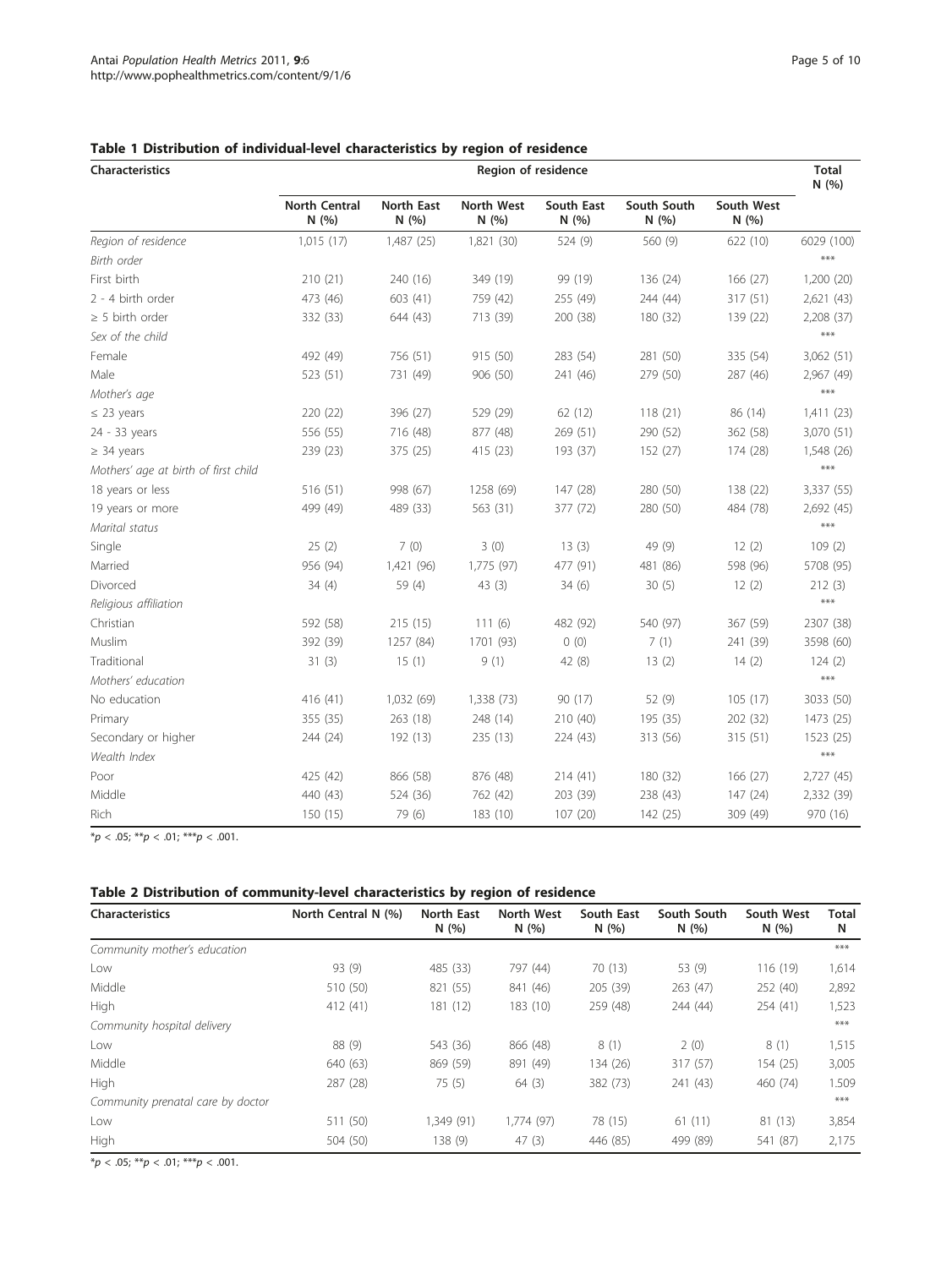<span id="page-5-0"></span>Table 3 Odds ratios and 95% confidence intervals for individual-level risk factors for under-5 mortality and region of residence

| <b>Characteristics</b>               | OR (95% CI)            |
|--------------------------------------|------------------------|
| Region of residence                  |                        |
| North Central                        | $1.25(0.83 - 1.88)$    |
| North East                           | $1.72$ $(1.14 - 2.59)$ |
| North West                           | $1.71(1.13 - 2.57)$    |
| South East                           | $1.14$ (0.71 - 1.84)   |
| South South                          | $1.91(1.21 - 3.02)$    |
| South West                           | 1                      |
| Sex of child                         |                        |
| Female                               | $1.08$ $(0.92 - 1.26)$ |
| Male                                 | 1                      |
| Birth order                          |                        |
| First birth (order 1)                | $1.27(1.00 - 1.61)$    |
| 2 - 4 birth order                    | 1                      |
| $\geq$ 5 birth order                 | 1.58 (1.23 - 2.02)     |
| Mother's age                         |                        |
| $\leq$ 23 years                      | $1.03$ $(0.82 - 1.31)$ |
| 24 - 28 years                        | 1                      |
| $\geq$ 34 years                      | $0.96$ $(0.74 - 1.26)$ |
| Mother's age at birth of first child |                        |
| $\leq 18$ years                      | $1.11(0.91 - 1.36)$    |
| $\geq$ 19 years                      | 1                      |
| Marital status                       |                        |
| Single                               | $0.61$ $(0.29 - 1.27)$ |
| Married                              | 1                      |
| Divorced                             | $1.40(0.93 - 2.11)$    |
| Religious affiliation                |                        |
| Christian                            | 1                      |
| Muslim                               | $1.03$ $(0.77 - 1.37)$ |
| Traditional                          | $1.67$ (0.99 - 2.83)   |
| Mothers' education                   |                        |
| No education                         | $1.63$ $(1.21 - 2.19)$ |
| Primary education                    | $1.60$ $(1.21 - 2.13)$ |
| Secondary or higher education        | 1                      |
| Wealth index                         |                        |
| Poor                                 | 1.28 (1.02 - 1.59)     |
| Middle                               | $0.70$ $(0.54 - 0.92)$ |
| Rich                                 | 1                      |

mothers' education and community prenatal care by a doctor was associated with a 41% higher risk of dying (HR: 1.41; 95% CI 1.21 - 1-78). A low proportion of mothers attending prenatal care by a doctor in the community was associated with 36% (HR: 1.36; 95% CI 1.15 - 1.86) higher risks of under-5 deaths compared with high proportions.

#### **Discussion**

This study showed that under-5 mortality was significantly associated with region of residence, with higher

Table 4 Association between community-level risk factors, under-5 mortality, and region of residence

| <b>Characteristics</b>            | OR (95% CI)            |  |  |
|-----------------------------------|------------------------|--|--|
| Region of residence               |                        |  |  |
| North Central                     | $1.12$ (0.70 - 1.79)   |  |  |
| North Fast                        | $1.29(0.79 - 2.12)$    |  |  |
| North West                        | $1.15(0.70 - 1.90)$    |  |  |
| South Fast                        | $0.72$ $(0.39 - 1.33)$ |  |  |
| South South                       | $1.15(1.06 - 1.90)$    |  |  |
| South West                        |                        |  |  |
| Community mother's education      |                        |  |  |
| l ow                              | $1.10$ (0.86 - 1.39)   |  |  |
| Middle                            |                        |  |  |
| High                              | $1.13(0.85 - 1.52)$    |  |  |
| Community prenatal care by doctor |                        |  |  |
| l ow                              | $1.68(1.46 - 1.98)$    |  |  |
| High                              |                        |  |  |
| Community hospital delivery       |                        |  |  |
| l ow                              | $1.34(1.04 - 1.72)$    |  |  |
| Middle                            |                        |  |  |
| High                              | $0.66$ $(0.44 - 0.98)$ |  |  |

risks of under-5 deaths for children of mothers resident in the South South region after adjusting only for individual-level risk factors and only community-level risk factors, as well as simultaneously adjusting for individual- and community-level risk factors. The risk of under-5 deaths was higher in the North East and North West regions after adjusting for child-level variables; however, these differences were reduced and became insignificant once mother-level and community-level controls were added. These elevated risks in the North East and North West regions were explained in part by differences in mothers' education, which corroborates the finding that mothers in the northern regions within this study have a higher proportion of no education or primary education. Findings in this study indicate that demographic factors such as birth order, socioeconomic factors such as marital status, mothers' education, and community-level factors such as living in communities with a low proportion of mothers that received prenatal care by a doctor are the main predictors of regional under-5 mortality. This may be associated with spatial inequality in social development in the community within regions, which may also be associated with population density, differential levels of regional development, political and religious situations, as well as varying economic resources [\[32](#page-9-0)]. These factors reflect the situation in the South South region of Nigeria, which is reported to suffer from deficient social infrastructure and services (schools, roads, electricity, and health services), high unemployment, social deprivation, and endemic conflict, in spite of the region accounting for more than 90% of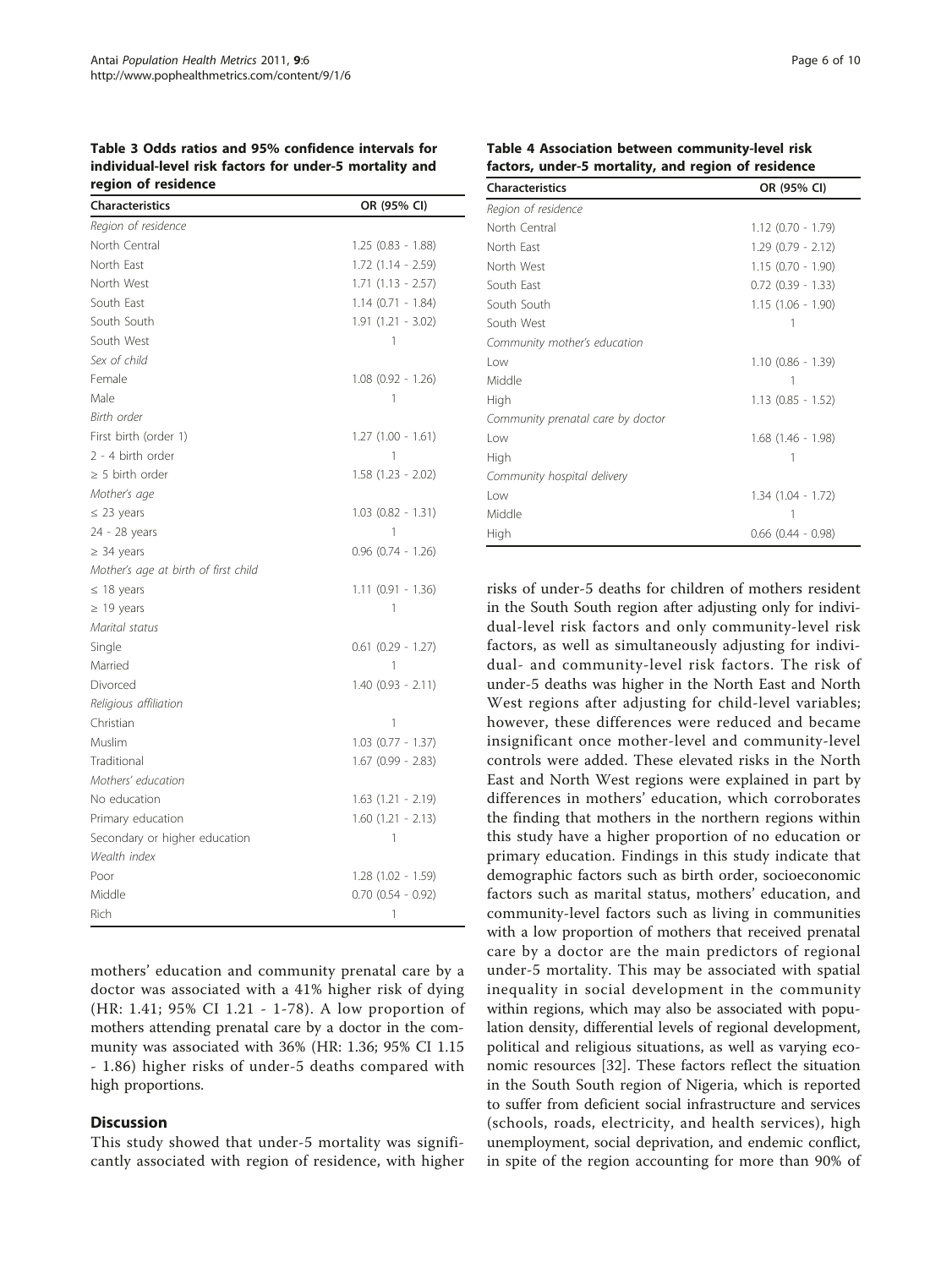| <b>Variables</b>                                                                                           | Model 0 | Model 1              | Model 2                | Model 3                | Model 4                |
|------------------------------------------------------------------------------------------------------------|---------|----------------------|------------------------|------------------------|------------------------|
| <b>Fixed part</b>                                                                                          |         | HR (95% CI)          | HR (95% CI)            | HR (95% CI)            | HR (95% CI)            |
| Region of residence                                                                                        |         |                      |                        |                        |                        |
| North Central                                                                                              |         | $1.51$ (0.99 - 2.30) | $1.50$ (0.99 - 2.29)   | $1.31$ (0.83 - 2.07)   | $1.27(0.79 - 2.03)$    |
| North East                                                                                                 |         | $2.41$ (1.63 - 3.57) | $2.35$ $(1.59 - 3.49)$ | 1.49 (0.94 - 2.26)     | $1.38$ (0.83 - 2.29)   |
| North West                                                                                                 |         | 2.28 (1.56 - 3.34)   | $2.23$ (1.52 - 3.27)   | $1.41$ (0.89 - 2.26)   | $1.29$ (0.77 - 2.17)   |
| South East                                                                                                 |         | $1.41$ (0.88 - 2.26) | $1.37(0.85 - 2.21)$    | $0.65$ $(0.35 - 1.23)$ | $0.68$ $(0.36 - 1.28)$ |
| South South                                                                                                |         | $1.85(1.17 - 2.91)$  | $1.82$ (1.15 - 2.87)   | $1.36(1.81 - 2.30)$    | $1.30(1.76 - 2.20)$    |
| South West                                                                                                 |         | 1                    | $\overline{1}$         | $\mathbf{1}$           | $\mathbb{1}$           |
| Sex of child                                                                                               |         |                      |                        |                        |                        |
| Female                                                                                                     |         |                      | $1.09$ (0.93 - 1.27)   | $1.04$ (0.87 - 1.24)   | $1.04$ (0.87 - 1.24)   |
| Male                                                                                                       |         |                      | $\overline{1}$         | $\mathbf{1}$           | 1                      |
| Birth order                                                                                                |         |                      |                        |                        |                        |
| First birth (order 1)                                                                                      |         |                      | $1.40(1.16 - 1.68)$    | $1.2$ (0.99 - 1.68)    | $1.28$ (0.98 - 1.68)   |
| 2 - 4 birth order                                                                                          |         |                      | $\overline{1}$         | $\mathbb{1}$           | $\overline{1}$         |
| $\geq$ 5 birth order                                                                                       |         |                      | $1.44$ $(1.16 - 1.80)$ | $1.64$ $(1.24 - 2.18)$ | $1.64$ $(1.24 - 2.17)$ |
| Mother's age                                                                                               |         |                      |                        |                        |                        |
| $\leq$ 23 years                                                                                            |         |                      |                        | $1.01$ $(0.77 - 1.31)$ | $1.02$ (0.78 - 1.32)   |
| 24 - 28 years                                                                                              |         |                      |                        | $\mathbb{1}$           | 1                      |
| $\geq$ 34 years                                                                                            |         |                      |                        | $0.84$ $(0.62 - 1.13)$ | $0.84$ $(0.62 - 1.14)$ |
| Mother's age at birth of first<br>child                                                                    |         |                      |                        |                        |                        |
| $\leq$ 18 years                                                                                            |         |                      |                        | $1.12$ (0.88 - 1.42)   | $1.13$ $(0.88 - 1.44)$ |
| $\geq$ 19 years                                                                                            |         |                      |                        | $\mathbb{1}$           | 1                      |
| Marital status                                                                                             |         |                      |                        |                        |                        |
| Single                                                                                                     |         |                      |                        | $0.72$ $(0.29 - 1.78)$ | $0.73$ $(0.29 - 1.78)$ |
| Married                                                                                                    |         |                      |                        | 1                      | 1                      |
| Divorced                                                                                                   |         |                      |                        | $1.75$ $(1.08 - 2.82)$ | $1.76$ $(1.09 - 2.84)$ |
| Religion                                                                                                   |         |                      |                        |                        |                        |
| Muslim                                                                                                     |         |                      |                        | $1.09$ (0.78 - 1.51)   | $1.08$ (0.77 - 1.50)   |
| Traditional                                                                                                |         |                      |                        | $1.62$ (0.78 - 3.36)   | $1.60$ (0.77 - 3.34)   |
| Christian                                                                                                  |         |                      |                        | $\mathbf{1}$           | 1                      |
| Mothers' education                                                                                         |         |                      |                        |                        |                        |
| No education                                                                                               |         |                      |                        | $2.24$ (1.51 - 3.32)   | $2.17(1.44 - 3.26)$    |
| Primary education                                                                                          |         |                      |                        | $1.92$ $(1.35 - 2.74)$ | $1.90(1.32 - 2.75)$    |
| Secondary or higher<br>education                                                                           |         |                      |                        | $\mathbf{1}$           | 1                      |
| Wealth index                                                                                               |         |                      |                        |                        |                        |
| Poor                                                                                                       |         |                      |                        | $1.27$ (0.98 - 1.63)   | $1.23$ (0.95 - 1.59)   |
| Middle                                                                                                     |         |                      |                        | 1                      |                        |
| Rich                                                                                                       |         |                      |                        | $0.85$ (0.62 - 1.17)   | $0.89$ (0.64 - 1.22)   |
| Cross-level interaction<br>(mother's age at birth of first<br>child & community prenatal<br>care by doctor |         |                      |                        | $0.94$ $(0.63 - 1.40)$ | $1.15(0.58 - 1.51)$    |
| Cross-level interaction<br>(mother's education &<br>community prenatal care by<br>doctor                   |         |                      |                        | $1.08$ (0.25 - 1.76)   | $1.41(1.21 - 1 - 78)$  |
| Community mother's<br>education                                                                            |         |                      |                        |                        |                        |
| Low                                                                                                        |         |                      |                        |                        | $1.05(0.83 - 1.34)$    |
| Middle                                                                                                     |         |                      |                        |                        | $\mathbf{1}$           |

#### <span id="page-6-0"></span>Table 5 Odds ratios and 95% confidence intervals for individual- and community-level risk factors for under-5 mortality and region of residence

High 1.02 (0.75 - 1.39)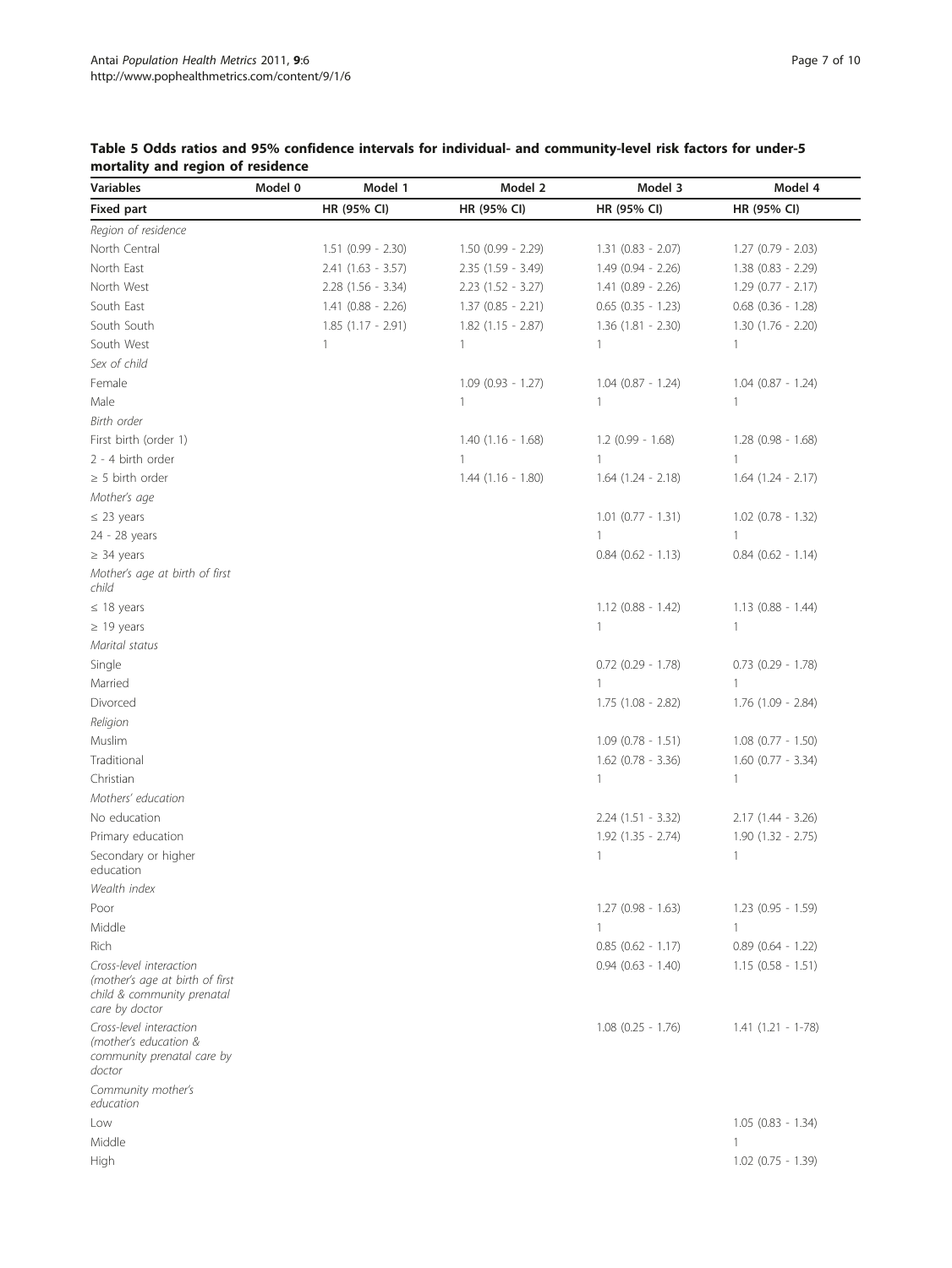| Community prenatal care by  |              |                     |                   |                  |                        |
|-----------------------------|--------------|---------------------|-------------------|------------------|------------------------|
| doctor                      |              |                     |                   |                  |                        |
| Low                         |              |                     |                   |                  | $1.36(1.15 - 1.86)$    |
| High                        |              |                     |                   |                  |                        |
| Community hospital delivery |              |                     |                   |                  |                        |
| Low                         |              |                     |                   |                  | $1.12$ (0.87 - 1.45)   |
| Middle                      |              |                     |                   |                  |                        |
| High                        |              |                     |                   |                  | $0.79$ $(0.52 - 1.22)$ |
| Random part                 | Empty        | Region of residence | Child-level       | Mother-level     | Community-level        |
| <b>ICC Mothers</b>          | 8.2          | 7.2                 | 3.5               | 3.3              | 3.3                    |
| Variance (SE)               | 0.316(0.137) | $0.271(0.131)^*$    | 0.127(0.125)      | 0.116(0.124)     | 0.120(0.122)           |
| <b>ICC</b> Communities      | 6.6          | 5.3                 | 5.4               | 3.3              | 3.1                    |
| Variance (SE)               | 0.253(0.074) | $0.200(0.067)$ **   | $0.196$ (0.065)** | $0.118(0.058)$ * | $0.109(0.055)*$        |
| Log likelihood              | $-2407.81$   | $-2392.61$          | $-2383.53$        | $-1768.31$       | $-1763.13$             |

#### Table 5 Odds ratios and 95% confidence intervals for individual- and community-level risk factors for under-5 mortality and region of residence (Continued)

 $**p* < .05; ***p* < .01; ****p* < .001.$ 

Nigeria's proven gas and oil reserves and the nation's wealth [[33,34](#page-9-0)]. Geographically, the region is characterized by extensive mangrove forests and extensive networks of lagoons and swamps affected by environmental degradation from crude oil spillage and pollution. These conditions may be related with the increased risks of under-5 deaths for children in this region.

In addition, cross-level interaction between mother's education and community prenatal care by a doctor (i. e., mothers who had no education and lived in communities with low community prenatal care) was associated with a more than twofold increase in risks of under-5 deaths. Although the specific mechanisms underlying the increased mortality are unknown, plausible explanations may include the fact that mothers with little or no education residing in communities deprived of prenatal care by a doctor are more vulnerable because they are generally poorer and lack the economic means for essential goods and services (health care, medications, and transportation) compared to mothers with higher education and access to prenatal care.

The risks of under-5 deaths were higher for  $\geq 5$  birth order. The influence of birth order on various types of child outcomes is largely dependent on the social and cultural context and may be associated with social disadvantages within families and communities [[35\]](#page-9-0), given that large sibships may be a marker for low socioeconomic status [\[36\]](#page-9-0) and erosion of nutritional resources [[37,38](#page-9-0)]. However, the influence of other unmeasured factors such as utilization of family planning services cannot be ruled out. This study also found that lower socioeconomic position (divorce, no education, primaryonly education) was associated with increased risks of under-5 deaths, which is in agreement with findings from previous studies indicating that higher socioeconomic position of individuals and populations strongly influences health-seeking behavior and is associated with better health [\[39,40\]](#page-9-0).

Furthermore, living in communities with a low percentage of mothers who received prenatal care by a doctor was associated with higher risks of under-5 deaths. This could be explained by lower access to prenatal care directly increasing the chances that mothers in the community would not utilize health care services, such as institutional delivery and immunization for their child [[41,42\]](#page-9-0). Timely access to prenatal care by a doctor is an important preventive measure against maternal and child health outcomes such difficult or obstructed labor, postnatal bleeding, and child deaths [\[43,44](#page-9-0)]. Community prenatal care by a doctor is also an indication of the quality of care received by the mother and infant during childbirth. This association at the community level is also a reflection of socioeconomic position at the individual level because individual socioeconomic position strongly influences health-seeking behavior by enhancing mothers' perceptions of disease etiology and treatment patterns, resulting in improved health and welfare of their children. Higher socioeconomic position empowers mothers and enhances their decision-making power. Community-level variation remained significant after controlling for individual- and community-level variables, indicating that differences among communities still remain unexplained and need further exploration regarding the community-level determinants of under-5 mortality. This finding is also validated by the result of the cross-level interaction.

The intraclass correlation across communities in all the models and across mothers in Model 1 was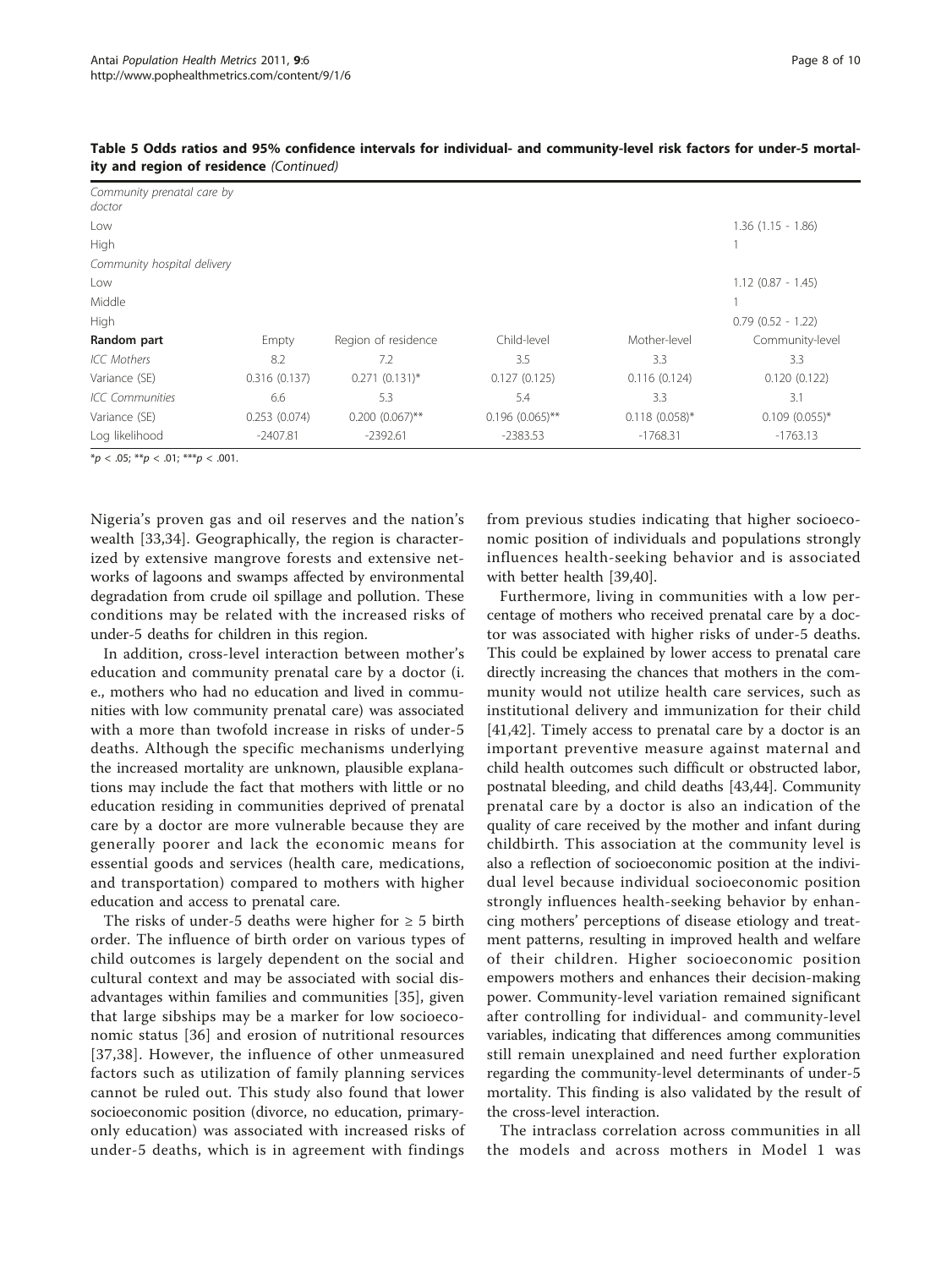<span id="page-8-0"></span>significantly different from zero, implying that there are significant differences in the risks of under-5 deaths between communities in all the models and between mothers in Model 1 (with region of residence as the only explanatory variable).

The geopolitical regions of low- and middle-income countries such as Nigeria are an important sphere of influence on child survival. As such, findings show the relevance of adopting a more spatially disaggregated, community-level approach to regional policies, given that regions are usually made up of people and communities sharing similar geographical, political, socioeconomic, and cultural characteristics that either promote or inhibit health-seeking behavior and access to health care facilities.

Several limitations need to be considered when interpreting findings in this study. First, administratively defined boundaries were used as a proxy for neighborhoods or communities in this study. There is an inherent risk of nondifferentially misclassifying individuals into inappropriate administrative boundaries, which may generate information biases and reduce the validity of the analysis. Second, data on household income or expenditure, which are the indicators commonly used to measure wealth, are not routinely collected in DHS surveys. The assets-based wealth index used in this study is only a proxy indicator for individual/household economic status and may not always produce results similar to those obtained from direct assessments of income and expenditure where such data are available or can be reliably collected [\[45](#page-9-0),[46](#page-9-0)]. The strengths of this study are also worth mentioning and include:  $i$ ) DHS surveys are nationally representative and enable the generalization of the results across the country;  $ii)$  the DHS variables are defined similarly across countries, and results are therefore comparable across countries [[47,48](#page-9-0)]; and iii) using administrative boundaries permits the comparability of any set of DHS data on the same geographical frame, or of presenting complex data in a simple way, provided there is a good conceptual framework of the studied territory.

#### Acknowledgements

The author is grateful to Measure Demographic and Health Survey (ORC Macro) for the data used in this study.

#### Conflict of interests

The authors declare that they have no competing interests.

#### Author details

<sup>1</sup> Division of Global Health & Inequalities, The Angels Trust - Nigeria, Abuja, Nigeria. <sup>2</sup>Department of Public Health, Division of Social Medicine, Karolinska Institute, Stockholm, Sweden.

#### Authors' contributions

The conception, data analyses, and interpretation of results in this manuscript were done by DA.

Received: 17 December 2009 Accepted: 9 March 2011 Published: 9 March 2011

#### References

- 1. WHO: The world health report 2000; health systems: improving performance. Geneva: World Health Organisation; 2000.
- 2. Braveman P, Gruskin S: Poverty, equity, human rights and health. Bull World Health Organ 2003, 81:539-545.
- 3. Victora CG, Wagstaff A, Schellenberg JA, Gwatkin D, Claeson M, Habicht JP: Applying an equity lens to child health and mortality: more of the same is not enough. Lancet 2003, 362:233-41.
- 4. Kalipeni E: Health and disease in southern Africa: a comparative and vulnerability perspective. Soc Sci Med 2000, 50:965-983.
- 5. Kloos H, Zein ZA: The ecology of health and disease in Ethiopia. Boulder, Colorado: Westview Press; 1993.
- 6. Labonte R, Polanyi M, Muhajarine N, McIntosh T, Williams A: Beyond the divides: Towards critical population health research. Critical Public Health 2005, 15:5-17.
- 7. Siddiqi A, Irwin LG, Hertzman C: The Region as a Sphere of Influence. Total environment assessment model for early child development: Evidence report World Health Organization's Commission on the Social Determinants of Health; 2007.
- 8. Federal Office of Statistics [Nigeria]: Nigeria Demographic and Health Survey 1990. Lagos, Nigeria Federal Office of Statistics; 1992.
- 9. National Population Commission [Nigeria], ORC Macro: Nigeria Demographic and Health Survey 1999. Abuja, Nigeria: National Population Commission; 2000.
- 10. Agunwamba A, Bloom D, Friedman A, Ozolins M, Rosenberg L, Steven D, Weston M: Nigeria: The Next Generation - Literature Review. British Council Nigeria; 2009 [[http://www.nextgenerationnigeria.org/wp-content/](http://www.nextgenerationnigeria.org/wp-content/uploads/2009/06/NigeriaLiteratureReview-28may09-Final.pdf) [uploads/2009/06/NigeriaLiteratureReview-28may09-Final.pdf](http://www.nextgenerationnigeria.org/wp-content/uploads/2009/06/NigeriaLiteratureReview-28may09-Final.pdf)].
- 11. Antai D: Faith and Child Survival: The Role of Religion in Childhood Immunization in Nigeria. J Biosoc Sci 2009, 41:57-76.
- 12. Antai D, Ghilagaber G, Wedrén S, Macassa G, Moradi T: Inequities in Under-Five mortality in Nigeria: Differentials by Religious Affiliation of the Mother. J Relig Health 2009, 48:290-304.
- 13. Kandala NB, Ji C, Stallard N, Stranges S, Cappuccio FP: Spatial analysis of risk factors for childhood morbidity in Nigeria. Am J Trop Med Hyg 2007, 77:770-779.
- 14. Adelekan DA: Childhood nutrition and malnutrition in Nigeria. Nutrition 2003, 19:179-181.
- 15. Harrison KA: Maternal mortality in Nigeria: the real issues commentary. Afr J Reprod Health 1997, 1:7-13.
- 16. Orubuloye IO: The demographic situation in Nigeria and prospects for fertility transition. J Int Dev 1995, 7:135-144.
- 17. Antai D, Antai J: Collective violence and attitudes of women toward intimate partner violence: Evidence from the Niger Delta. BMC Int Health Hum Rights 2009, 9:12.
- 18. National Population Commission [Nigeria], ORC Macro: Nigeria Demographic and Health Survey 2003. Calverton, Maryland, USA: National Population Commission and ORC Macro; 2004.
- 19. Case A, Lubotsky D, Paxson C: Economic status and health in childhood: The origins of the gradient. American Economic Review 2002, 92:1308-1334.
- 20. Currie J, Stabile M: Socioeconomic status and child health: Why is the relationship stronger for older children? American Economic Review 2003, 93:1813-1823.
- 21. Lee S-H: Demand for immunization, parental selection, and child survival: Evidence from rural India. Review of Economics of the Household 2005, 3:171-197.
- 22. Sugathan KS, Mishra V, Retherford RD: Promoting institutional deliveries in rural India: The role of antenatal-care services. National Family Health Survey Subject Reports, No. 20. Mumbai: Institutional Institute for Population Sciences; and Honolulu: East-West Center; 2001.
- 23. Khan KS, Wojdyla D, Say L, Gulmezoglu AM, Van Look PF: WHO analysis of causes of maternal death: a systematic review. Lancet 2006, 367:1066-1074.
- 24. World Health Organization (WHO): Maternal mortality in 2000: estimates developed by WHO, UNICEF and UNFPA. Geneva: World Health Organization; 2003.
- 25. Diez-Roux AV: Investigating neighbourhood and area effect on health. Am J Publ Health 2001, 91:783-789.